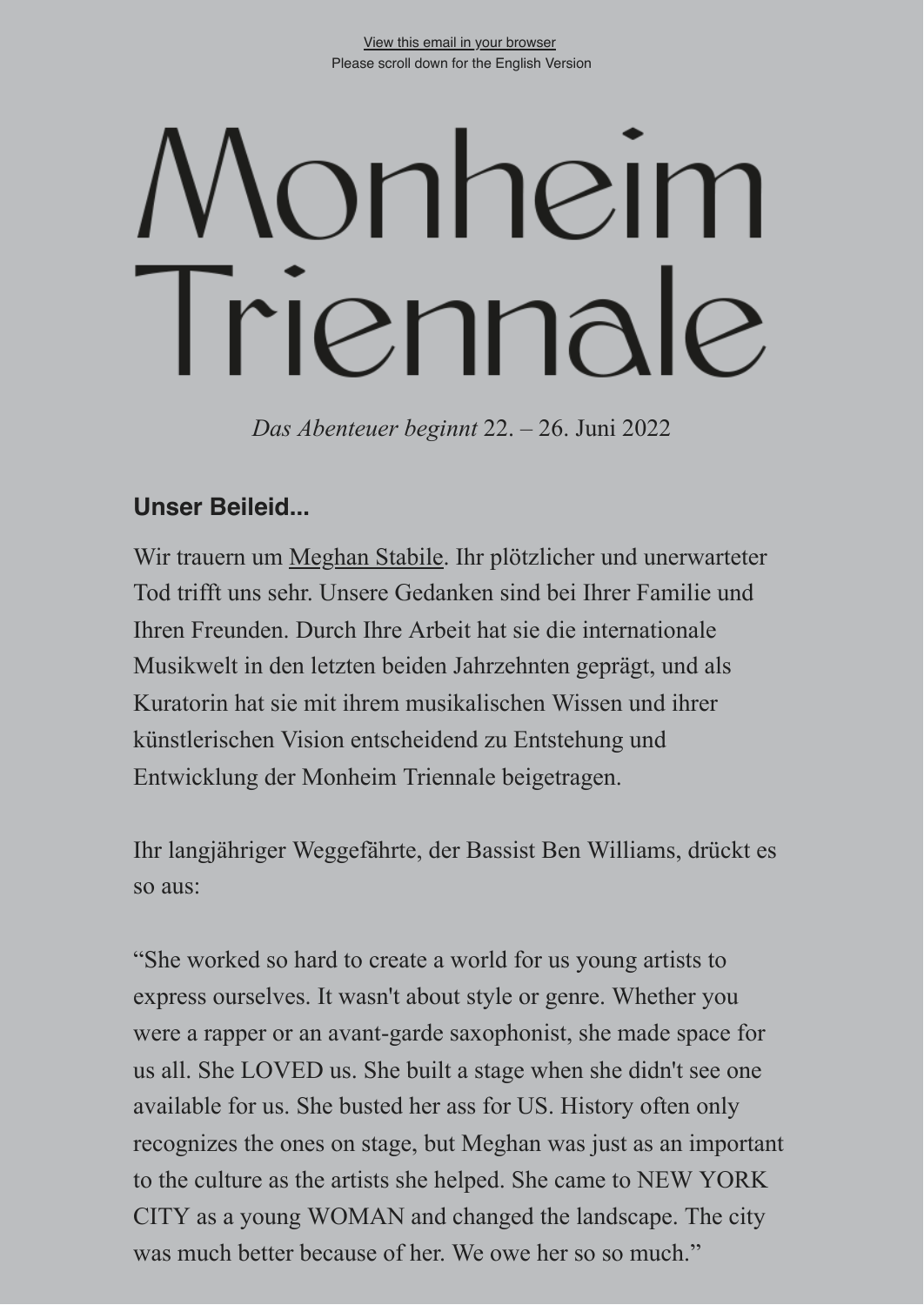

Meghan Stabile © Nikki Birch

Für Rückfragen stehe ich jederzeit zur Verfügung. Beste Grüße,

## **Markus Müller**

Leitung Kommunikation und Marketing Monheimer Musikfestival GmbH Kapellenstraße 42 40789 Monheim am Rhein Telefon +49 (0) 2173 - 999 4605 [info@monheim-triennale.de](mailto:%3Cmailto:info@monheim-triennale.de%3E) [www.monheim-triennale.de](http://www.monheim-triennale.de/)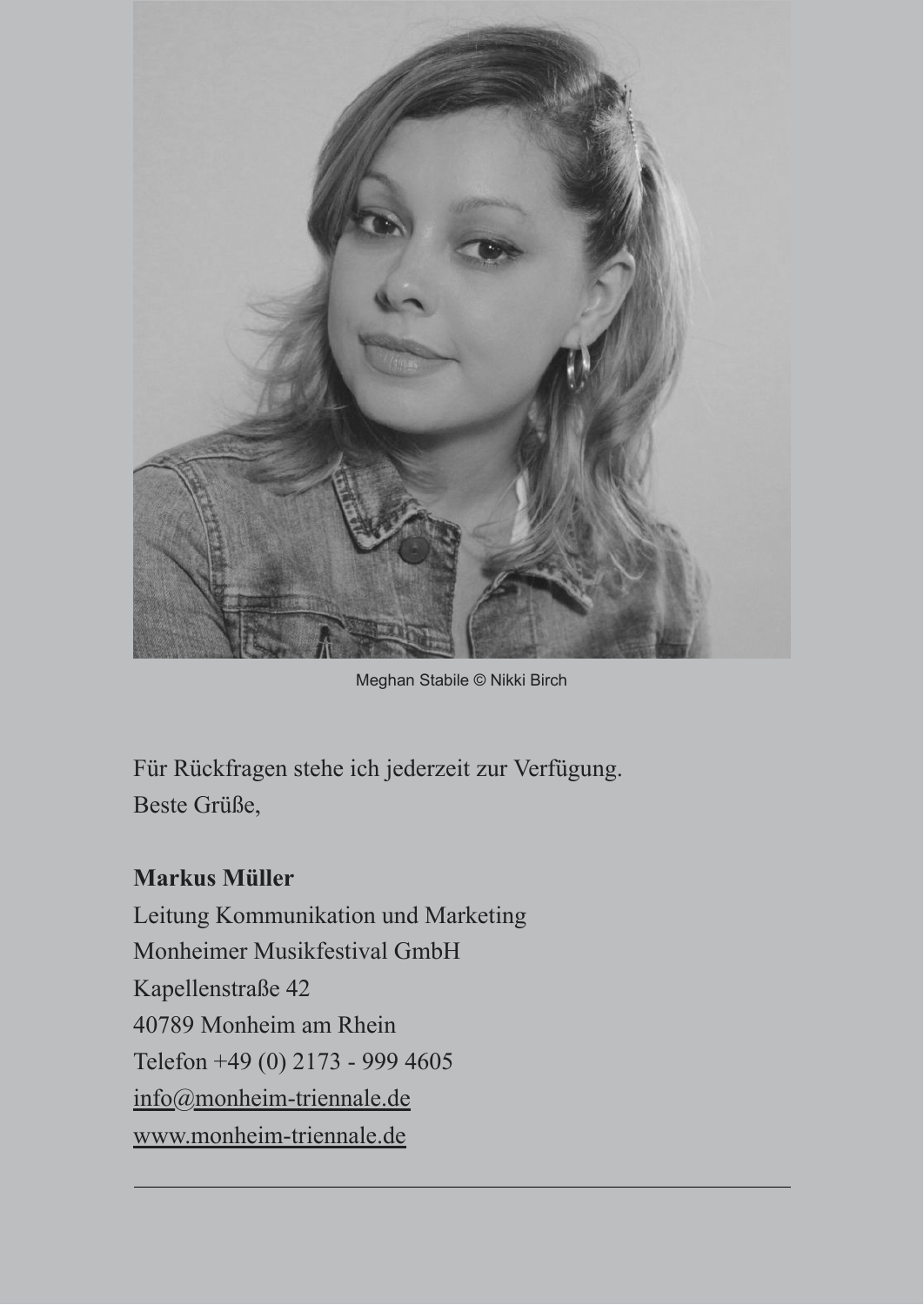## onhein Triennale

*The adventure begins* June 22nd – 26th 2022

## **Our condolences...**

We mourn the loss of [Meghan Stabile](https://www.monheim-triennale.de/en/das-festival/kuratorium/meghan-stabile). We are deeply saddened by her sudden and unexpected death. Our thoughts are with her family and friends. Through her work, she has shaped the international music world over the last two decades, and as a curator, she has made a decisive contribution to the creation and development of the Monheim Triennale with her musical knowledge and artistic vision.

Her long-time companion, bassist Ben Williams, puts it this way: "She worked so hard to create a world for us young artists to express ourselves. It wasn't about style or genre. Whether you were a rapper or an avant-garde saxophonist, she made space for us all. She LOVED us. She built a stage when she didn't see one available for us. She busted her ass for US. History often only recognizes the ones on stage, but Meghan was just as an important to the culture as the artists she helped. She came to NEW YORK CITY as a young WOMAN and changed the landscape. The city was much better because of her. We owe her so so much."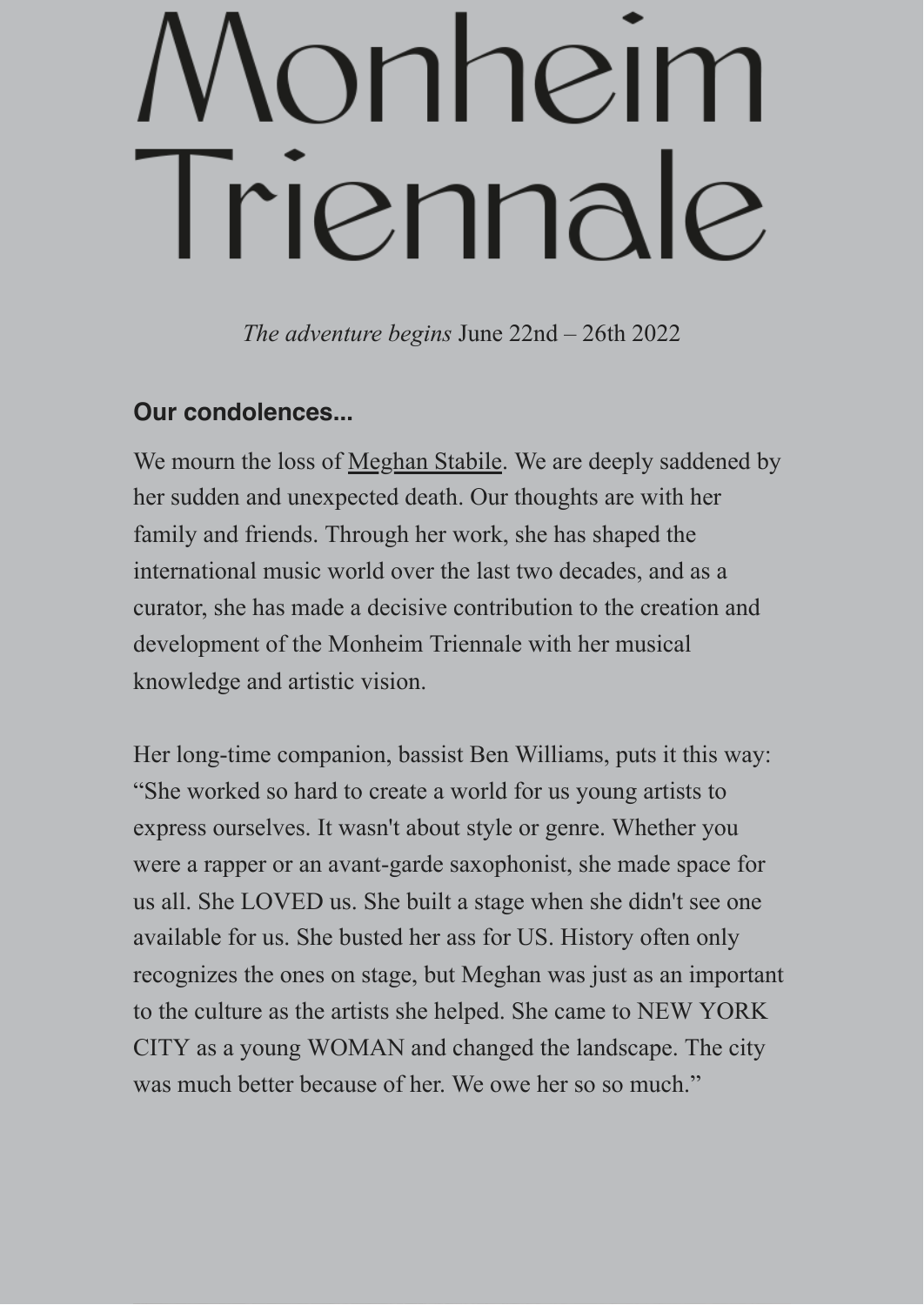

Meghan Stabile © Nikki Birch

If you should have any queries, please contact me. Best regards,

## **Markus Müller**

Head of Communication and Marketing Monheimer Musikfestival GmbH Kapellenstr. 42 40789 Monheim am Rhein **Germany** Phone +49 (0) 2173 - 999 4605 [info@monheim-triennale.de](mailto:%3Cmailto:info@monheim-triennale.de%3E) [www.monheim-triennale.de/en](http://www.monheim-triennale.de/en)